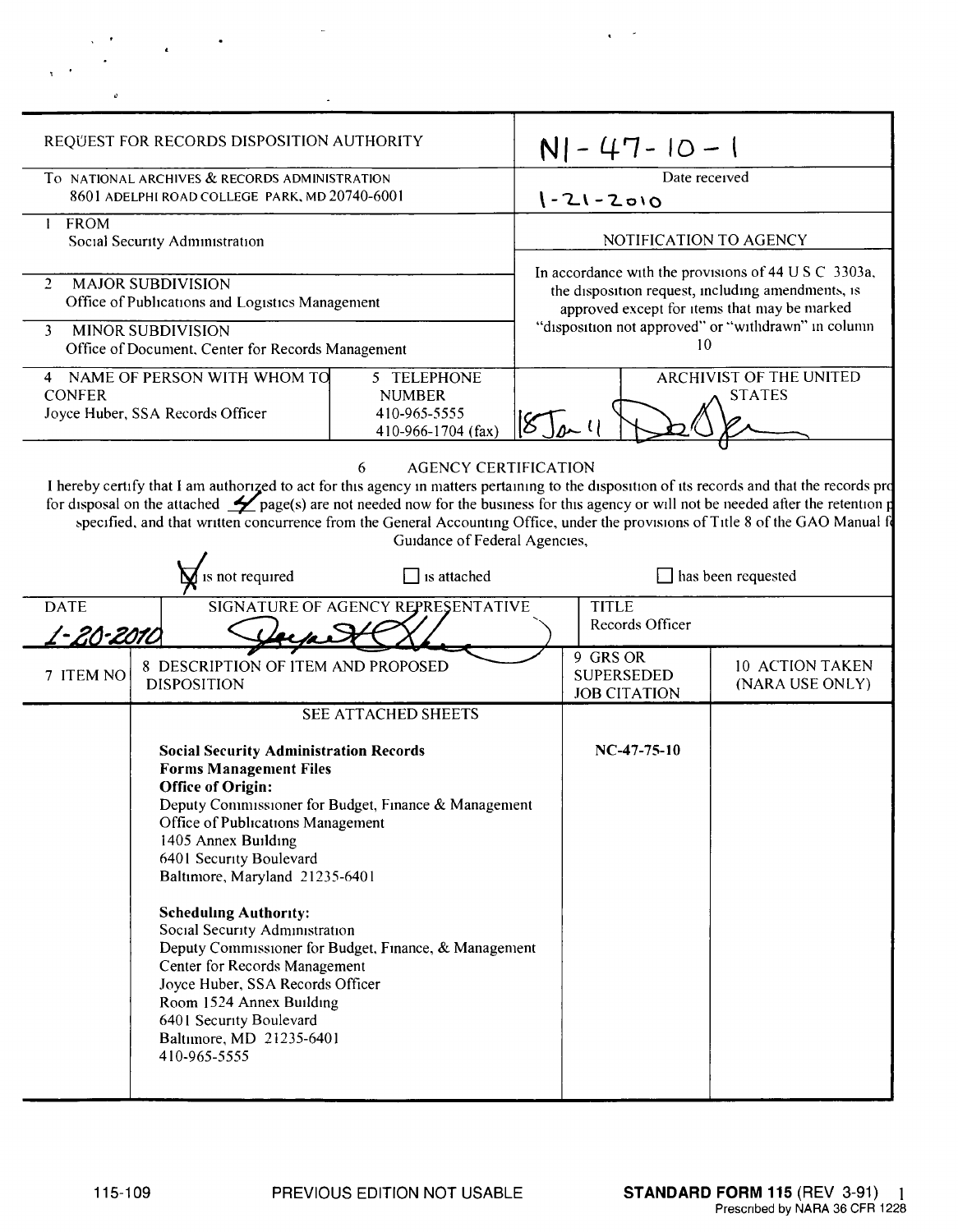## I. Forms Management Folder Records

This schedule provides authoritative instructions for the disposition of agency forms management records, regardless of media These files are mamtamed by the Forms Management Team (FMT) In the Office of Pubhcations and Logistics Management (OPLM)

## **A. Forms History Folder Records**

These records contain documents accumulated in evaluating the requirement for, designing and procuring a particular SSA form Included are justification statements (Form SSA-5100, Request for Forms Action), Internal and OMB clearances, camera copies, memorandums and notes to the file copies of printing requisitions (Form SSA-100, SSA Printing Requisition) and specifications procurement documents, delivery instructions, samples, copies of approved suggestions, history sheets (Form SSA-5082 or SSA-5082A, Form HIstory) and similar documents

## Disposition: Temporary.

Cut off history record when form becomes obsolete. When a form becomes obsolete, move the history folder from active storage to obsolete storage. Physical folders will be maintained in on-site obsolete storage for one calendar vear. After one year, they will be moved to an off-site holding facility. Electronic folders will be moved out of the active directory to an inactive holding directory for a period of time matching the physical folders.

 $GRS$   $16/3$ Destroy five years later. *FICs* has becn replaced with interm, thi. 1. B. Forms Inventory Control System (FICS) schedule is intended to cover FICS,

I •

In Form, and any future equivalent.<br>This catalog contains supplementary information about forms used throughout the agency The FICS also allows users throughout the agency to reserve form numbers to create new SSA forms An FMT analyst will enter the obsolete year within FICS FICS will show the record as obsolete on our public-facing website FICS will automatically remove the record from the public-facmg website upon destruction of the physical history folder Each form is listed as a separate entry Each record contains the following information about the form  $S$   $g$  **e. Wa:**  $\frac{1}{2}$  defed  $\frac{1}{2}$   $\frac{20!}{3!}$ 

for changes. St

- form number
- whether form is new or revised
- $\bullet$  date received
- authoring organization
- form title
- author/originator
- author's phone number
- author's building and room number
- whether the form is for public or internal use
- accession number
- box number
- whether the form supersedes another form